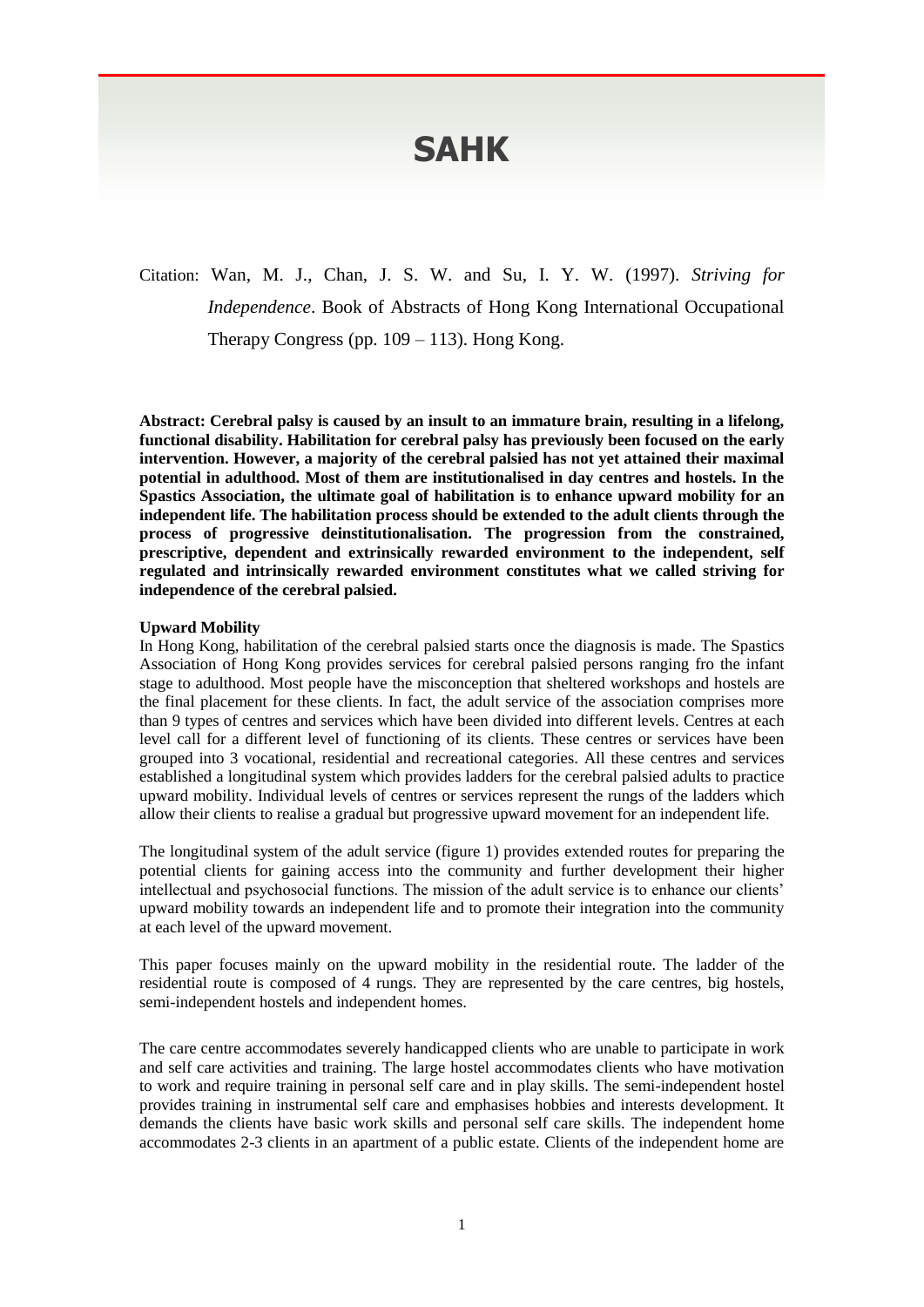expected to tackle real-life challenges which call for independence of individual clients and interdependence among flatmates. If the clients are well prepared to live together, they will apply for compassionate rehousing and be discharged from the adult service. In fact, the successive levels of the longitudinal system represent a progressive de-instutitionalisation which demands that clients have higher level of independence in the higher-level hostels.

| Compassionate Rehousing<br><b>International Games Day</b><br>Open Employment |  |
|------------------------------------------------------------------------------|--|
|                                                                              |  |
|                                                                              |  |
| Work Trail Placement<br>Independent Home<br>Local Games Day                  |  |
|                                                                              |  |
| Semi-independent Hostel<br>Supported Employment<br>Inter-centre Game Day     |  |
|                                                                              |  |
| Sheltered Workshop<br>Sport & Recreational Centre<br>Large Hostel            |  |
|                                                                              |  |
| Daily Activity Centre<br>Sports & Interest Club<br>Care Centre               |  |

Figure 1. The 3 ladders of upward mobility in the adult service of the Spastics Association of Hong Kong.

## **Integration into the Community**

In our habilitation model, integration is different from upward mobility. We define integration as the mutual respect and understanding between the group identity of the general public and the cerebral palsied (Leung & Su, 1995). The emphasis is not on the normalisation, for our clients to reach the standards of the general public or to function in the environment that is designed for ordinary people. Instead, we focus on assisting our clients to utilise their abilities, to establish their own standards and to function fruitfully in an environment that is specially designed for them. These standards and the specially designed environment should gain the respect of the general public and the government.

Due to the differences in their functional level, clients at each level of the longitudinal system should have a unique group identity. Group identity is fundamental to integration. In addition to the establishment of the group identity of the cerebral palsied, integration also requires our clients to have a community presence and participation, obtained with support from the government through legislation and education of the general public.

## **Sociocultural Development**

Group identity of a population is established through sociocultural development. Active participation in a wide range of sociocultural activities that characterises a population contributes to the sociocultural development. Sociocultural activities refer to the whole range of human activities.

For ordinary children, sociocultural development can be regarded as a direct extension of natural maturational development. The maturational development refers to the development of skills for satisfying physiological needs, that is for maintaining life. Higher intellectual and psychosocial functionings are developed along the paths of sociocultural development. They arise out of collective behaviour, out of cooperation with surrounding people and from social experience. For the ordinary children, there exists an automatic transition from the maturational development to the sociocultural lines of development (Rieber and Carton, 1990).

On the other hand, cerebral palsied children face great difficulty in the transition from maturation development to sociocultural development. Since the entire global culture is designed for ordinary people, a suitable sociocultural environment for the cerebral palsied is lacking. As they grow up, their organic deficits give rise to divergence, discrepancy and disparity between their maturational development and the lines of sociocultural development within the existing global culture.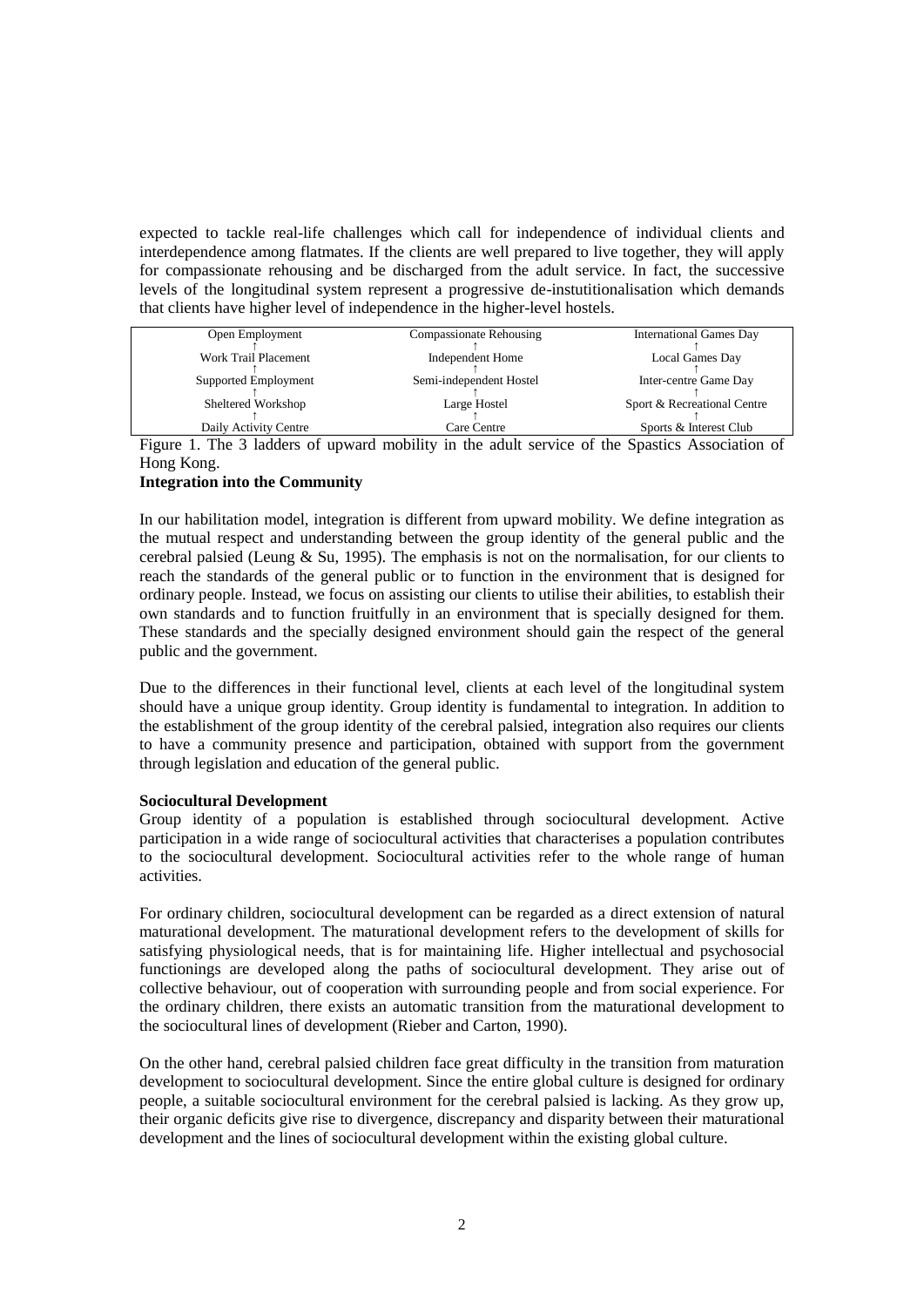The habilitation system should endeavour to establish, within the global culture, a number of subcultures which provide suitable sociocultural environments together with a wide range of suitable activities for cerebral palsied with different functional levels. The boundary of the subculture is expanding as the clients climb the ladders of upward mobility. At the level of the independent home, the boundary of the corresponding subculture is the same as to that of the global culture. The establishment of these subcultures facilitate the cerebral palsied's transition from their maturational development to the sociocultural development.

#### **Integrated Curriculum**

In climbing up the residential route from the large hostel, the population of the clients at each level display a pyramidal shape (figure 2). To facilitate upward mobility, integrated curricula have been implemented at all levels. These curricula link up the different levels of centres, aiming at promoting upward mobility and ensuring a smooth transition of clients from one level to the next.



Figure 2 Population of clients at different levels of clients in the residential route of the longitudinal system.

The integrated curriculum serves to outline a boundary of the subculture for the clients at each individual level. In the residential service, the curriculum mainly covers 2 training areas, namely the domains of self-care and 'play'. Clients can utilise self care or play as a tool for improving their functional abilities or as an end for self-actualisation.

The curriculum is presented in an expandable syllabus, an operational manual for assessment and programme planning and a standardised set of documentation. It serves to link up different but related training programmes under a predetermined set of criteria outlined by the Petö's Concepts in order to cover a training area appropriately. The curriculum demands the adoption of a transdisciplinary approach, the provision of a holistic model of training and the establishment of a structured environment..

Under the transdisciplinary approach, barriers among different disciplines of staff are broken. Petö concept is adopted by the Association as the common philosophy which is shared by all staff irrespective of their professional background. Training programmes are found on the daily activities of the clients instead of the professional background of the staff. The holistic model of training refers to an integration of physical, cognitive, psychological and social training elements in the training programmes. The structured environment includes the establishment of a consistent and coherent atmosphere throughout the whole day of the clients, a tailor-made time table and specially designed physical settings.

Different curricula have been designed for the hostels at different levels. An individual lifestyle is founded on the self-care and 'play' skills. In the residential route, training in the self-care domain starts from personal self-care in the large hostels through instrumental self-care in the semi